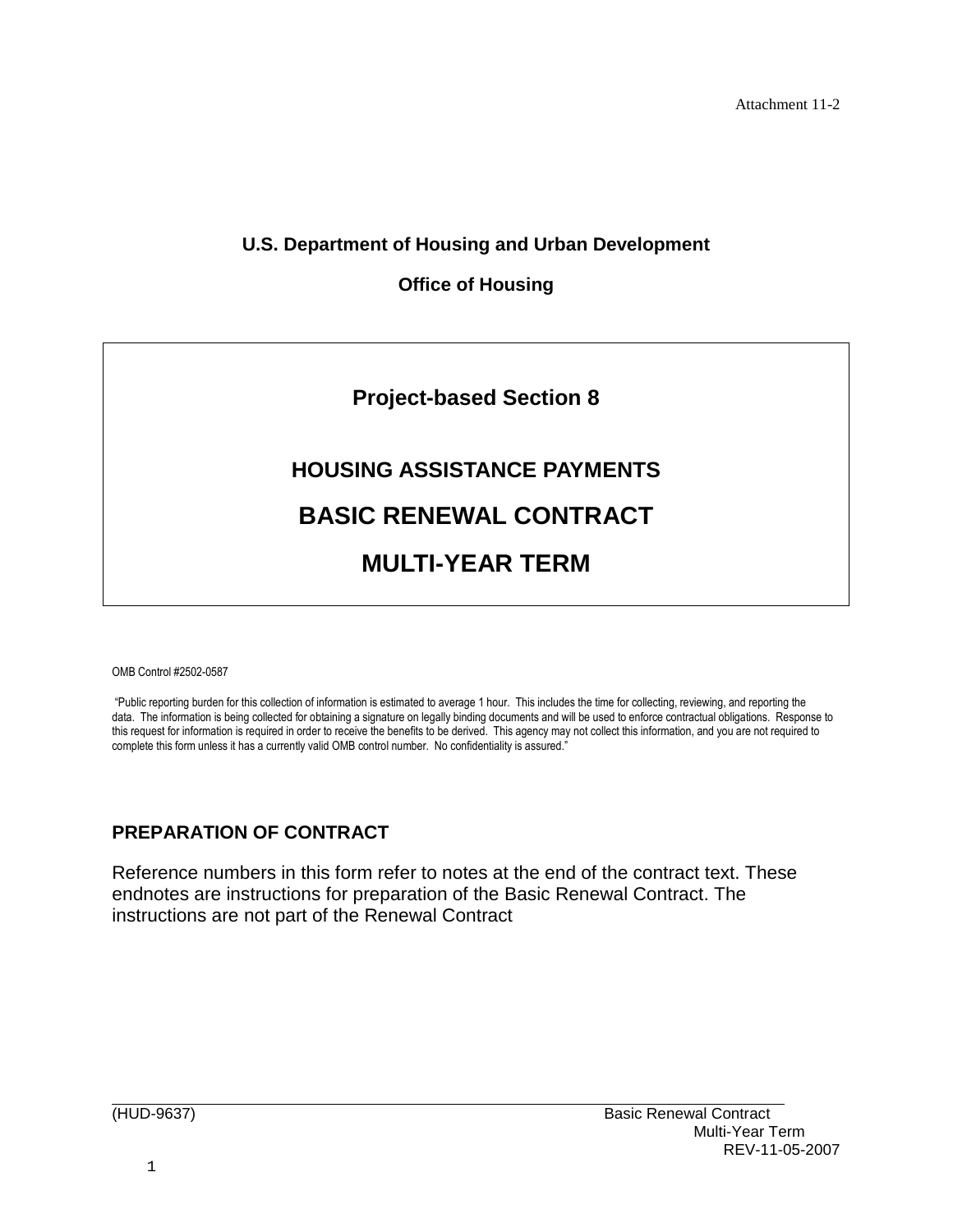## **TABLE OF SECTIONS**

| <b>1 CONTRACT INFORMATION</b>                                                                              | 1                |
|------------------------------------------------------------------------------------------------------------|------------------|
| <b>PROJECT</b>                                                                                             | 1                |
| <b>TYPE OF RENEWAL</b>                                                                                     | 1                |
| <b>2 TERM AND FUNDING OF RENEWAL CONTRACT</b>                                                              | $\mathbf{2}$     |
| <b>3 DEFINITIONS</b>                                                                                       | $\mathbf{3}$     |
| <b>4 RENEWAL CONTRACT</b>                                                                                  | 4                |
| a Parties                                                                                                  | $\boldsymbol{4}$ |
| <b>b Statutory authority</b>                                                                               | 4                |
| c Expiring Contract                                                                                        | 5                |
| d Purpose of Renewal Contract                                                                              | 5                |
| e Contract units                                                                                           | 5                |
| <b>5 EXPIRING CONTRACT - PROVISIONS RENEWED</b>                                                            | 5                |
| <b>6 CONTRACT RENT</b>                                                                                     | 6                |
| a Initial contract rents                                                                                   | 6                |
| <b>b Contract rent adjustments</b>                                                                         | 6                |
| (1) OCAF or Budget-Based Rent Adjustments                                                                  | 6                |
| (2) Comparability adjustments                                                                              | 7                |
| (a) Applicability                                                                                          | 7                |
| (b) Fifth year adjustment (comparability adjustment at expiration<br>of each 5-year period, if applicable) | 7                |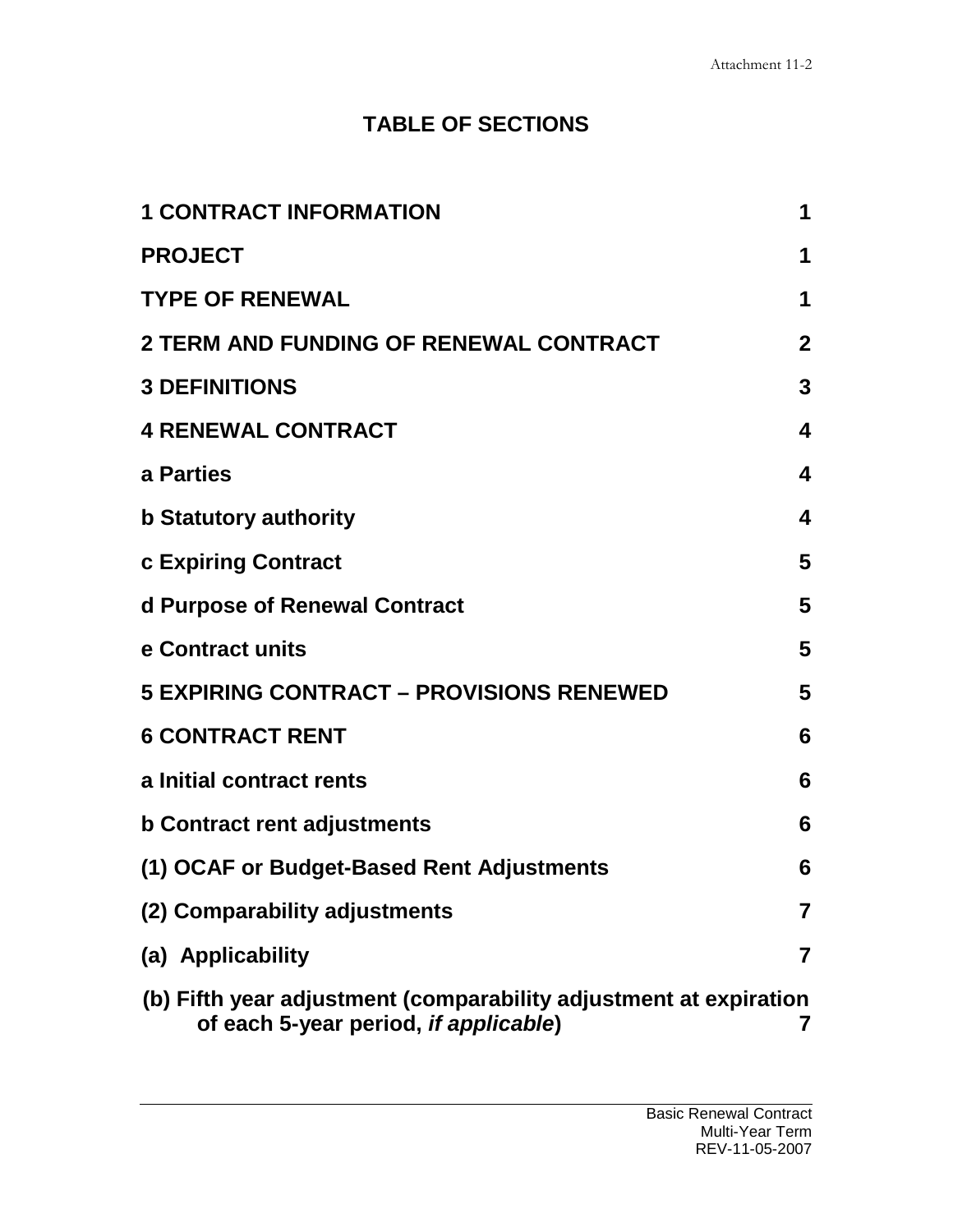|                                                                                        | Attachment 11-2 |
|----------------------------------------------------------------------------------------|-----------------|
| (c) Mid-term adjustment (discretionary comparability adjustment<br>within 5-year term) | 8               |
| (d) Adjusting contract rent                                                            | 8               |
| (3) Procedure for rent adjustments during renewal term                                 | 8               |
| (4) No other adjustments                                                               | 9               |
| <b>7 OWNER WARRANTIES</b>                                                              | 9               |
| <b>8 OWNER TERMINATION NOTICE</b>                                                      | 9               |
| <b>9 HUD REQUIREMENTS</b>                                                              | 9               |
| <b>10 STATUTORY CHANGES DURING TERM</b>                                                | 10              |
| <b>11 PHA DEFAULT</b>                                                                  | 10              |
| <b>12 EXCLUSION OF THIRD-PARTY RIGHTS</b>                                              | 10              |
| <b>13 WRITTEN NOTICES</b>                                                              | 11              |
| <b>SIGNATURES</b>                                                                      | 12              |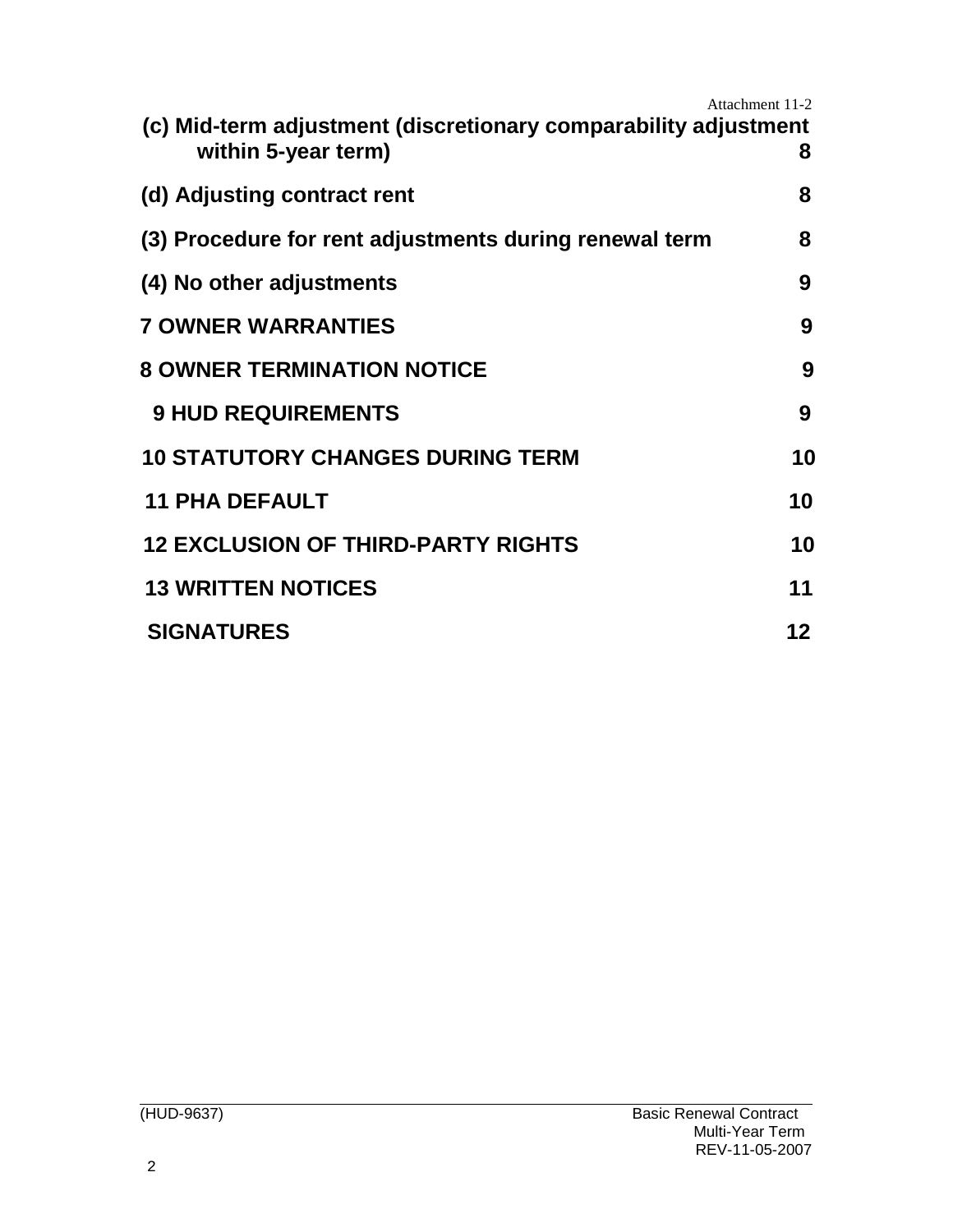**U.S. Department of Housing and Urban Development Office of Housing**

**Project-based Section 8**

## **HOUSING ASSISTANCE PAYMENTS**

## **BASIC RENEWAL CONTRACT[1](#page-18-0)**

## **MULTI-YEAR TERM**

## <span id="page-3-0"></span>**1 CONTRACT INFORMATION[2](#page-18-1)**

<span id="page-3-1"></span>

|  |  | <b>PROJECT</b> |  |
|--|--|----------------|--|
|  |  |                |  |

**Section 8 Project Number:** \_\_\_\_\_\_\_\_\_\_\_\_\_\_\_\_\_\_\_\_\_\_\_\_\_\_\_\_\_\_\_\_\_\_\_\_\_\_

**Section 8 Project Number of Expiring Contract:** \_\_\_\_\_\_\_\_\_\_\_\_\_\_\_\_\_\_\_\_

**FHA Project Number (if applicable):** \_\_\_\_\_\_\_\_\_\_\_\_\_\_\_\_\_\_\_\_\_\_\_\_\_\_\_\_\_\_\_

\_\_\_\_\_\_\_\_\_\_\_\_\_\_\_\_\_\_\_\_\_\_\_\_\_\_\_\_\_\_\_\_\_\_\_\_\_\_\_\_\_\_\_\_\_\_\_\_\_\_\_\_\_\_\_\_\_\_\_\_\_\_

<span id="page-3-2"></span>**\_\_\_\_\_\_\_\_\_\_\_\_\_\_\_\_\_\_\_\_\_\_\_\_\_\_\_\_\_\_\_\_\_\_\_\_\_\_\_\_\_\_\_\_\_\_\_\_\_\_\_\_\_\_\_\_\_\_\_\_\_\_**

**Project Name:** \_\_\_\_\_\_\_\_\_\_\_\_\_\_\_\_\_\_\_\_\_\_\_\_\_\_\_\_\_\_\_\_\_\_\_\_\_\_\_\_\_\_\_\_\_\_\_\_\_ **\_\_\_\_\_\_\_\_\_\_\_\_[\\_](#page-18-2)\_\_\_\_\_\_\_\_\_\_\_\_\_\_\_\_\_\_\_\_\_\_\_\_\_\_\_\_\_\_\_**

**Project Description:**

## **TYPE OF RENEWAL**

- $\Box$ Check this box for a project renewed under Section 524(a) of MAHRA (not including a Mark-Up-To-Market renewal).
- $\Box$ Check this box for a project renewed at exception rents under Section 524(b)(1) of MAHRA.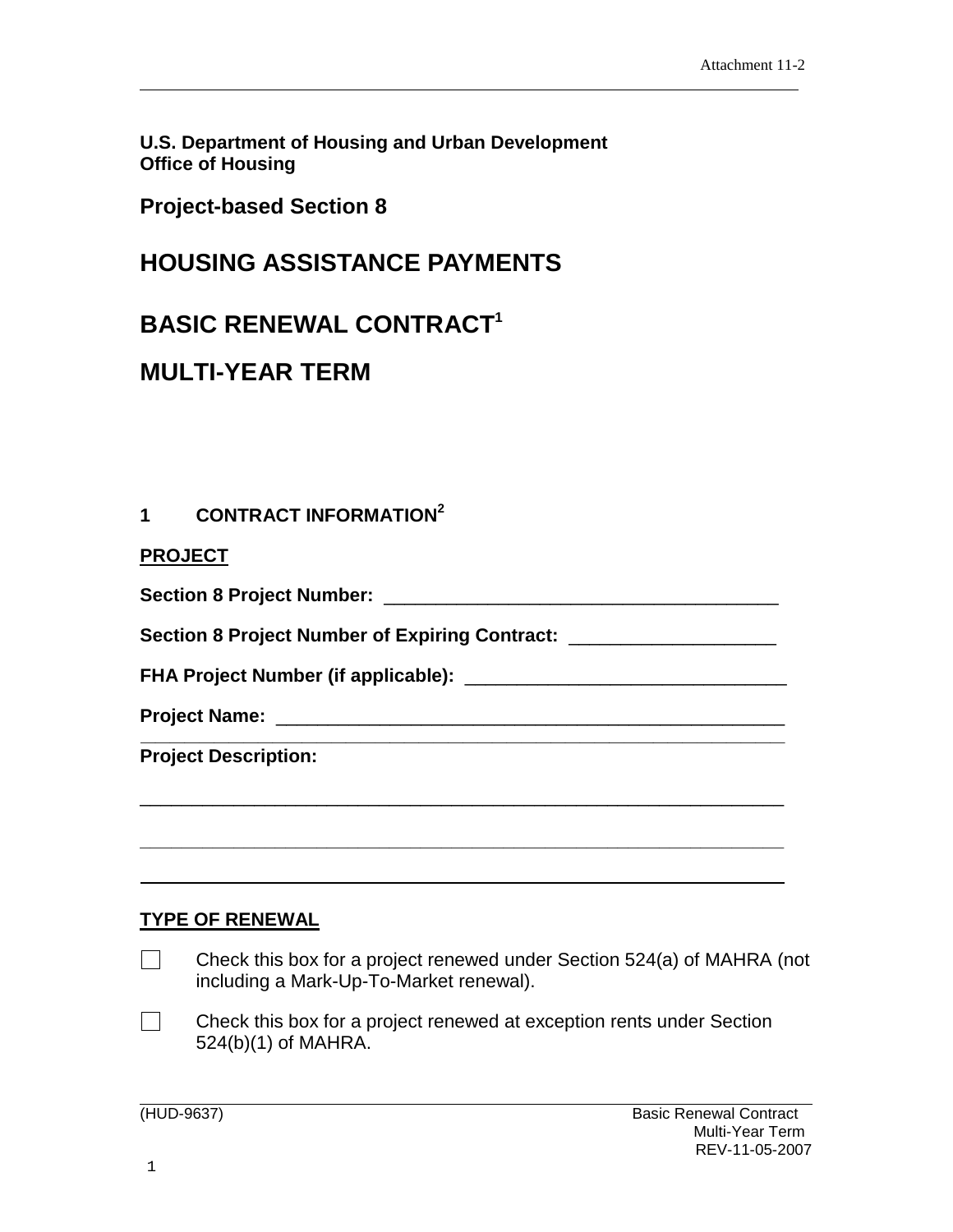## **PARTIES TO RENEWAL CONTRACT**

**Name of Contract Administrator**[4](#page-18-3)

**Address of Contract Administrator**

\_\_\_\_\_\_\_\_\_\_\_\_\_\_\_\_\_\_\_\_\_\_\_\_\_\_\_\_\_\_\_\_\_\_\_\_\_\_\_

\_\_\_\_\_\_\_\_\_\_\_\_\_\_\_\_\_\_\_\_\_\_\_\_\_\_\_\_\_\_\_\_\_\_\_\_\_\_\_

\_\_\_\_\_\_\_\_\_\_\_\_\_\_\_\_\_\_\_\_\_\_\_\_\_\_\_\_\_\_\_\_\_\_\_\_\_\_\_

\_\_\_\_\_\_\_\_\_\_\_\_\_\_\_\_\_\_\_\_\_\_\_\_\_\_\_\_\_\_\_\_\_\_\_\_\_\_\_

**Name of Owner[5](#page-18-4)**

**Address of Owner**

### <span id="page-4-0"></span>**2 TERM AND FUNDING OF RENEWAL CONTRACT**

- **a** The Renewal Contract begins on \_\_\_\_\_\_\_\_\_\_<sup>[6](#page-18-5)</sup> and shall run for a period of  $\frac{7}{2}$  $\frac{7}{2}$  $\frac{7}{2}$  years.
- **b** Execution of the Renewal Contract by the Contract Administrator is an obligation by HUD of  $\frac{1}{2}$  an amount sufficient to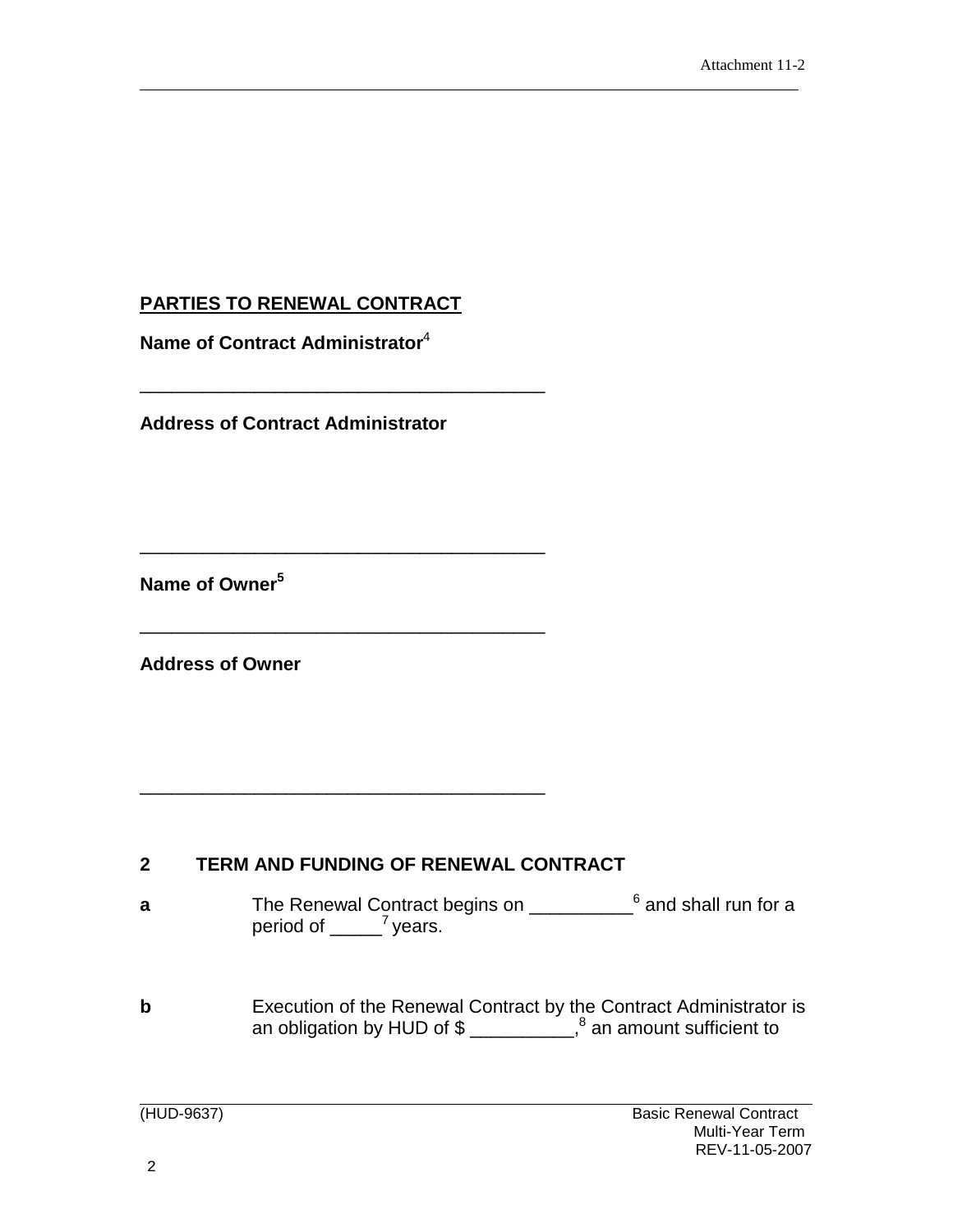provide housing assistance payments for approximately months of the first annual increment of the Renewal Contract term.

**c** HUD will provide additional funding for the remainder of the first annual increment and for subsequent annual increments, including for any remainder of such subsequent annual increments, subject to the availability of sufficient appropriations. When such appropriations are available, HUD will obligate additional funding and provide the Owner written notification of (i) the amount of such additional funding, and (ii) the approximate period of time within the Renewal Contract term to which it will be applied.

#### <span id="page-5-0"></span>**3 DEFINITIONS**

**ACC.** Annual contributions contract.

**Anniversary.** The annual recurrence of the date of the first day of the term of the Renewal Contract.

**Contract rent.** The total monthly rent to owner for a contract unit, including the tenant rent (the portion of rent to owner paid by the assisted family).

**Contract units.** The units in the Project which are identified in Exhibit A by size and applicable contract rents.

**Fifth year anniversary.** The Renewal Contract annual anniversary that falls at expiration of each 5-year period of the Renewal Contract term.

**Fifth year comparability adjustment.** An adjustment of contract rents by the contract administrator at the Fifth Year Anniversary. The contract rent for each unit size is set at comparable rent as shown by comparability analysis.

**HAP contract.** A housing assistance payments contract between the Contract Administrator and the Owner.

**HUD.** The United States Department of Housing and Urban Development.

**HUD requirements.** HUD regulations and other requirements, including changes in HUD regulations and other requirements during the term of the Renewal Contract.

**MAHRA.** The Multifamily Assisted Housing Reform and Affordability Act of 1997 (Title V of Public Law No.105-65, October 27, 1997, 111 Stat. 1384), as amended.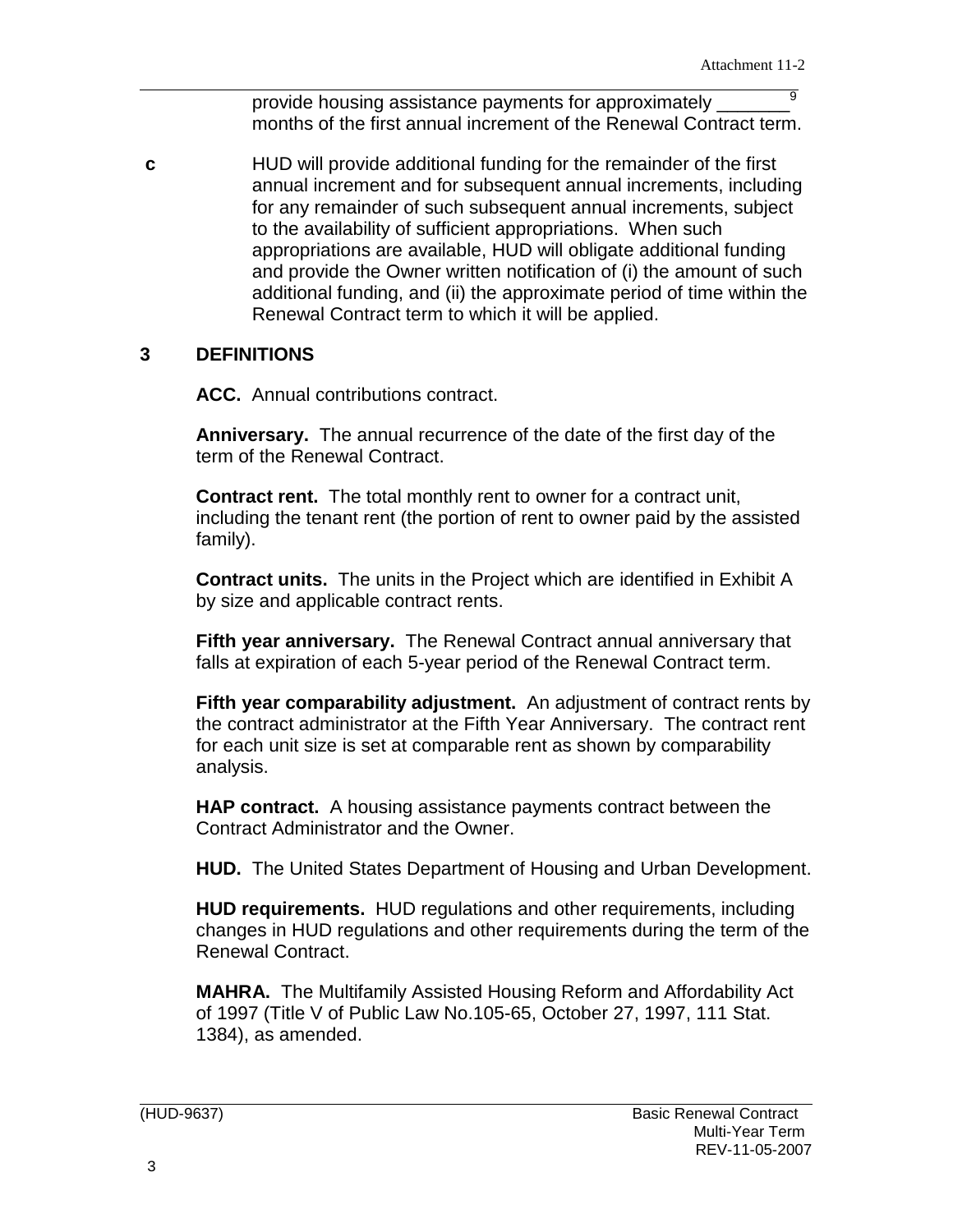**Mid-term comparability adjustment.** An adjustment of contract rents by the contract administrator within each 5-year period of the Renewal Contract term (in addition to the comparability analysis and adjustment at the Fifth Year Anniversary). The contract rent for each unit size is set at comparable rent as shown by comparability analysis.

**OCAF.** An operating cost adjustment factor established by HUD.

**PHA.** Public housing agency (as defined and qualified in accordance with the United States Housing Act of 1937. 42 U.S.C. 1437 et seq.).

**Project.** The housing described in section 1 of the Renewal Contract.

**Renewal Contract.** This contract, including applicable provisions of the Expiring Contract (as determined in accordance with section 5 of the Renewal Contract).

**Section 8.** Section 8 of the United States Housing Act of 1937 (42 U.S.C. 1437f).

### <span id="page-6-0"></span>**4 RENEWAL CONTRACT**

#### <span id="page-6-1"></span>**a Parties**

- **(1)** The Renewal Contract is a housing assistance payments contract ("HAP Contract") between the Contract Administrator and the Owner of the Project (see section 1).
- **(2)** If HUD is the Contract Administrator, HUD may assign the Renewal Contract to a public housing agency ("PHA") for the purpose of PHA administration of the Renewal Contract, as Contract Administrator, in accordance with the Renewal Contract (during the term of the annual contributions contract ("ACC") between HUD and the PHA). Notwithstanding such assignment, HUD shall remain a party to the provisions of the Renewal Contract that specify HUD's role pursuant to the Renewal Contract, including such provisions of section 9 (HUD requirements), section 10 (statutory changes during term) and section 11 (PHA default), of the Renewal Contract.

#### <span id="page-6-2"></span>**b Statutory authority**

The Renewal Contract is entered pursuant to section 8 of the United States Housing Act of 1937 (42 U.S.C. 1437f), and section 524 of MAHRA.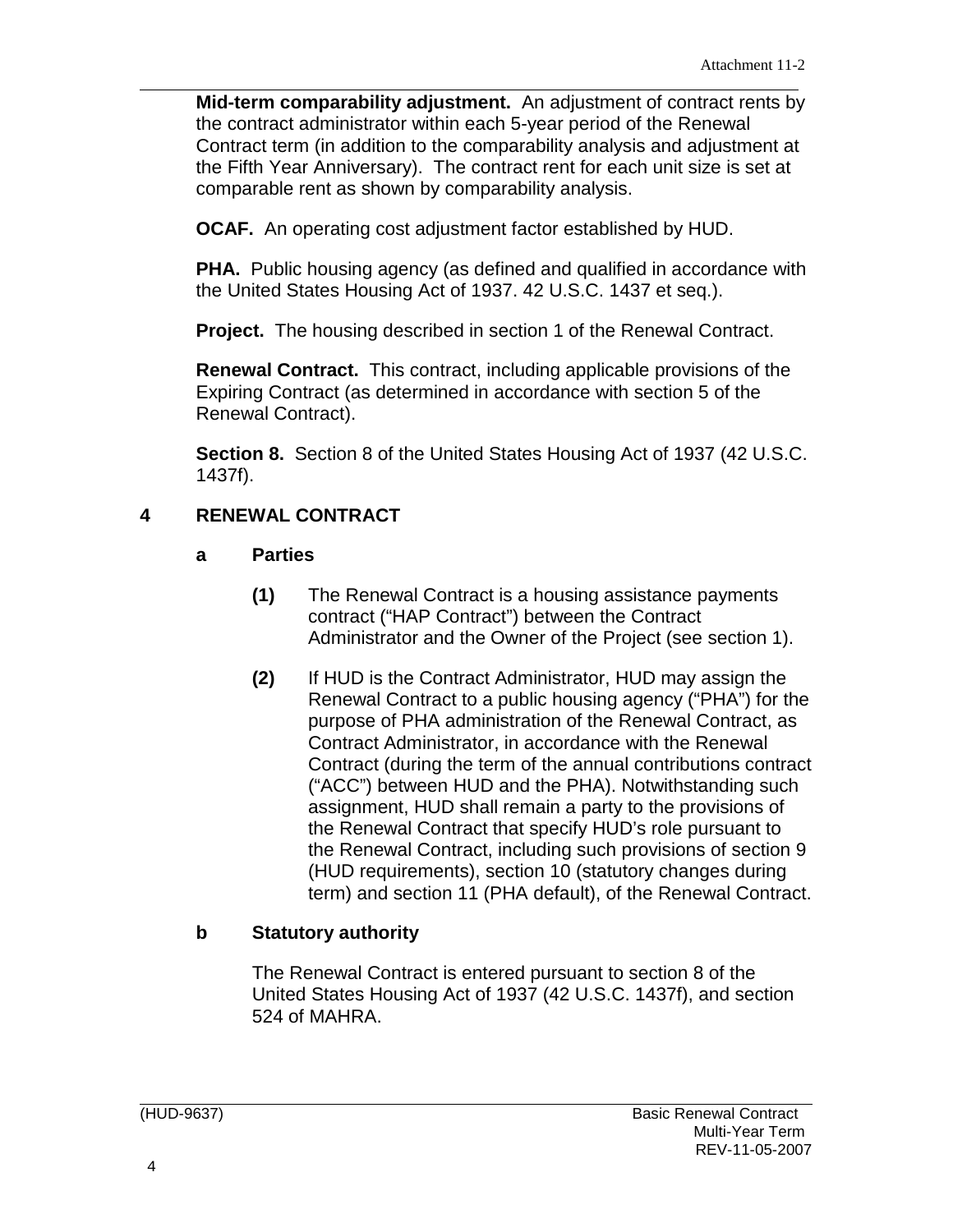## <span id="page-7-0"></span>**c Expiring Contract**

Previously, the Contract Administrator and the Owner had entered into a HAP Contract ("expiring contract") to make Section 8 housing assistance payments to the Owner for eligible families living in the Project. The term of the expiring contract will expire prior to the beginning of the term of the Renewal Contract.

## <span id="page-7-1"></span>**d Purpose of Renewal Contract**

- **(1)** The purpose of the Renewal Contract is to renew the expiring contract for an additional term. During the term of the Renewal Contract, the Contract Administrator shall make housing assistance payments to the Owner in accordance with the provisions of the Renewal Contract.
- **(2)** Housing assistance payments shall only be paid to the Owner for contract units occupied by eligible families leasing decent, safe and sanitary units from the Owner in accordance with statutory requirements, and with all HUD regulations and other requirements. If the Contract Administrator determines that the Owner has failed to maintain one or more contract units in decent, safe and sanitary condition, and has abated housing assistance payments to the Owner for such units, the Contract Administrator may use amounts otherwise payable to the Owner pursuant to the Renewal Contract for the purpose of relocating or rehousing assisted residents in other housing.

### <span id="page-7-2"></span>**e Contract units**

The Renewal Contract applies to the Contract units.

## **5 EXPIRING CONTRACT – PROVISIONS RENEWED**

- **a** Except as specifically modified by the Renewal Contract, all provisions of the Expiring Contract are renewed (to the extent such provisions are consistent with statutory requirements in effect at the beginning of the Renewal Contract term).
- **b** All provisions of the Expiring Contract concerning any of the following subjects are not renewed, and shall not be applicable during the renewal term: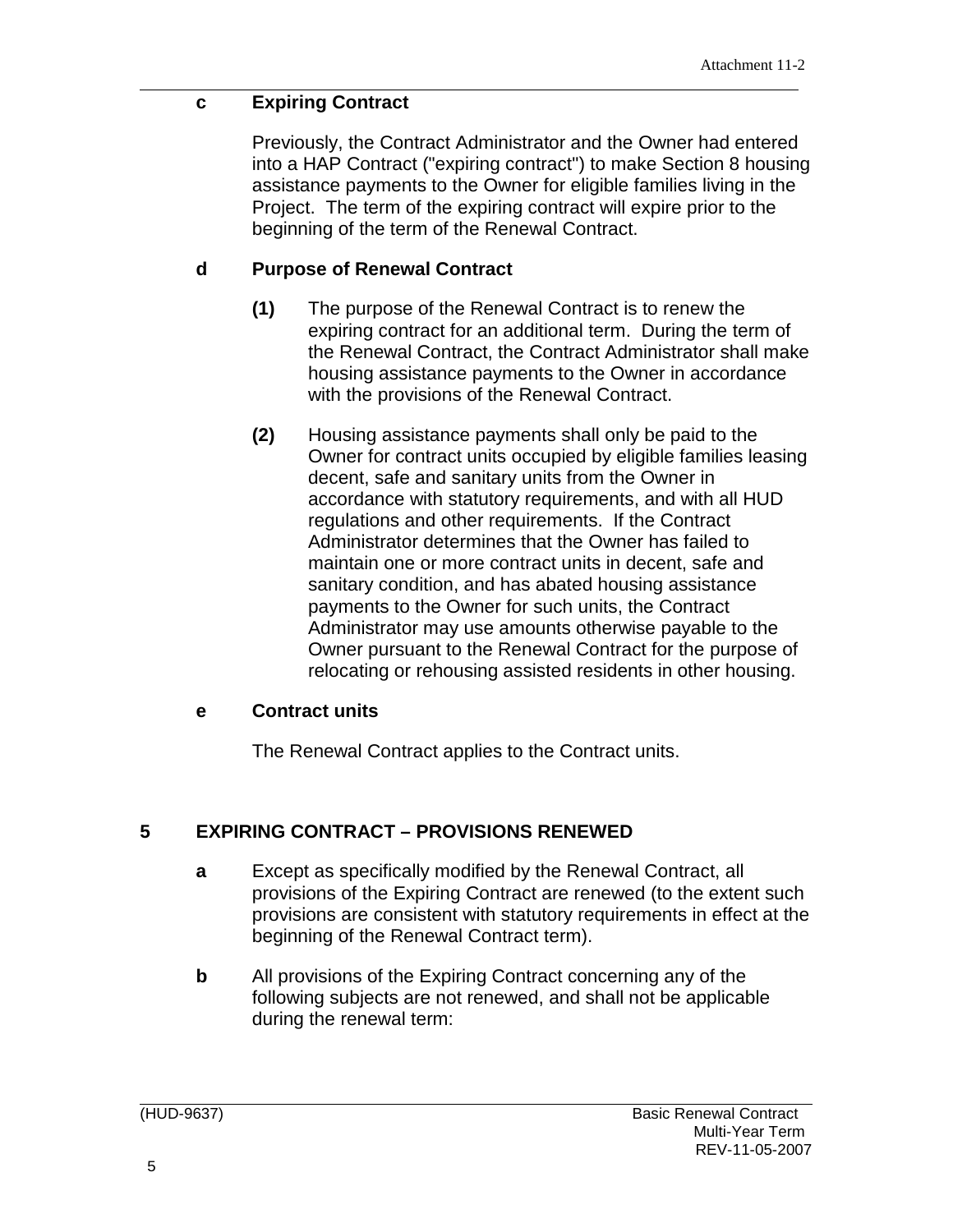- **(1)** Identification of contract units by size and applicable contract rents;
- **(2)** The amount of the monthly contract rents;
- **(3)** Contract rent adjustments; and
- **(4)** Project account (sometimes called "HAP reserve" or "project reserve") as previously established and maintained by HUD pursuant to former Section 8(c)(6) of the United States Housing Act of 1937 (currently Section 8(c)(5) of the Act, 42 U.S.C.  $1437f(c)(5)$ ). Section  $8(c)(5)$  does not apply to the Renewal Contract, or to payment of housing assistance payments during the Renewal Contract term.
- **c** The Renewal Contract includes those provisions of the Expiring Contract that are renewed in accordance with this section 5.

### <span id="page-8-0"></span>**6 CONTRACT RENT**

#### <span id="page-8-1"></span>**a Initial contract rents**

At the beginning of the Renewal Contract term, and until contract rents for units in the Project are adjusted in accordance with section 6b, the contract rent for each bedroom size (number of bedrooms) shall be the initial contract rent amount listed in Exhibit A of the Renewal Contract.

#### <span id="page-8-2"></span>**b Contract rent adjustments**

#### <span id="page-8-3"></span>**(1) OCAF or Budget-Based Rent Adjustments**

- **(a)** Except as provided in section 6b(2) below (concerning comparability adjustments at each Fifth Year Anniversary and discretionary comparability adjustments within each five-year term), during the term of the Renewal Contract the Contract Administrator shall annually, on the anniversary of the Renewal Contract, adjust the amounts of the monthly contract rents in accordance with HUD requirements by either of the following methods (as determined by the Contract Administrator in accordance with HUD requirements):
	- **(i)** Using an OCAF; or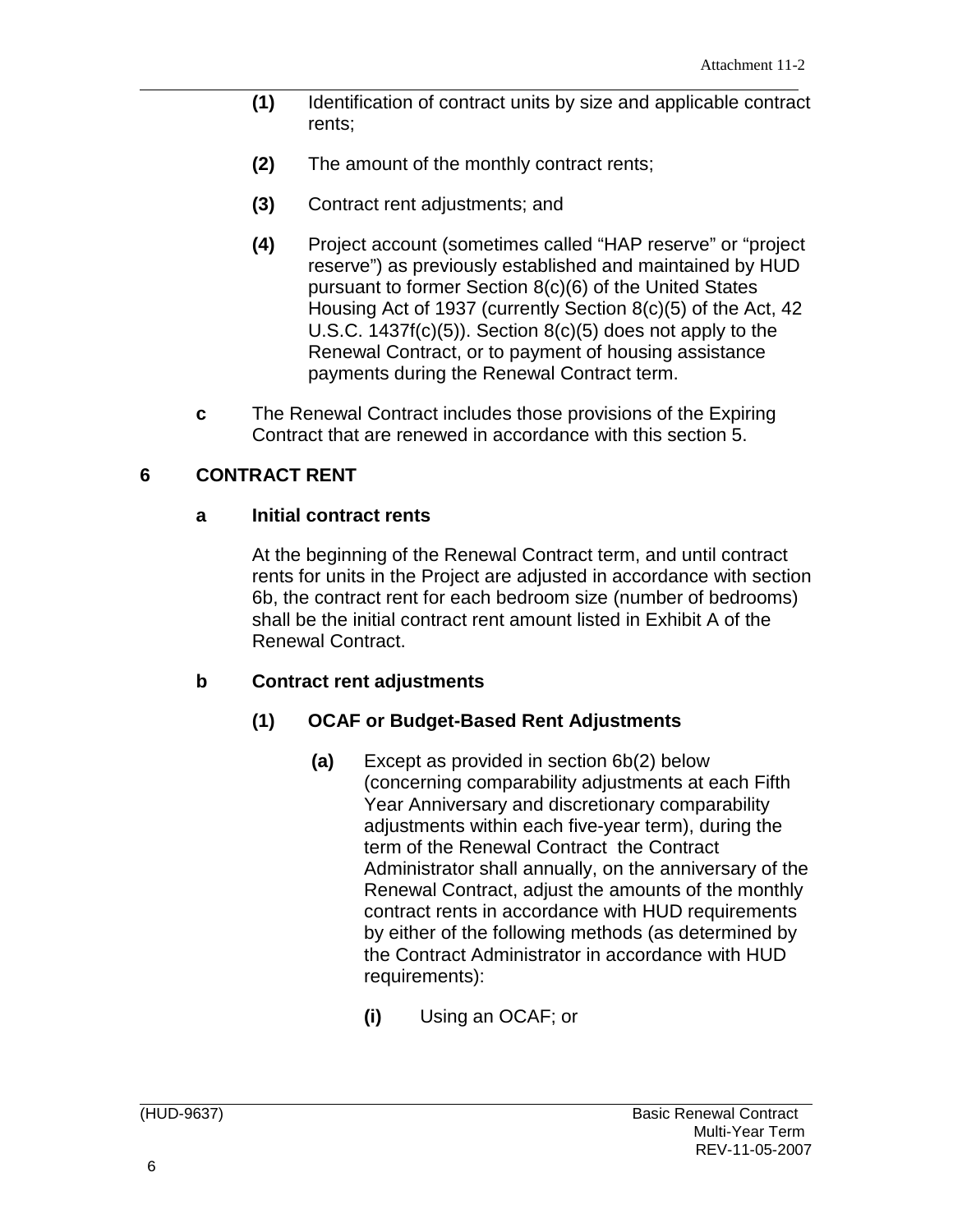- **(ii)** At the request of the owner, based on the budget for the Project, as approved by the Contract Administrator in accordance with HUD requirements.
- **(b)** Adjustments by use of the OCAF shall not result in a negative adjustment (decrease) of the contract rents. The OCAF shall not be used for adjustment of rent at each Fifth Year Anniversary (as determined in accordance with section 6b(2)(b) below).

#### <span id="page-9-0"></span>**(2) Comparability adjustments**

<span id="page-9-1"></span>**(a) Applicability.** This section 6b(2) is applicable only if the contract has been renewed pursuant to Section 524(a) of MAHRA. This section 6b(2) does not apply to a project renewed at exception rents under Section 524(b)(1) of MAHRA (See section 1 of the Renewal Contract).

#### <span id="page-9-2"></span>**(b) Fifth year adjustment (comparability adjustment at expiration of each 5-year period,** *if applicable***)**.

- **(i)** This section 6b(2)(b) is only applicable if the term of the Renewal Contract is longer than five (5) years (from the first day of the term specified in section 2a).
- **(ii)** At the expiration of each 5-year period of the Renewal Contract term ("Fifth Year Anniversary"), the Contract Administrator shall conduct a comparability analysis of existing contract rents. At such Fifth Year Anniversary of the Renewal Contract, the Contract Administrator shall make any adjustments in the monthly contract rents, as reasonably determined by the Contract Administrator in accordance with HUD requirements, necessary to set the contract rent for each unit size at comparable market rent. Such adjustment may result in a negative adjustment (decrease) or positive adjustment (increase) of the contract rents for one or more unit sizes.
- **(iii)** To assist in the redetermination of contract rents at each Fifth Year Anniversary, the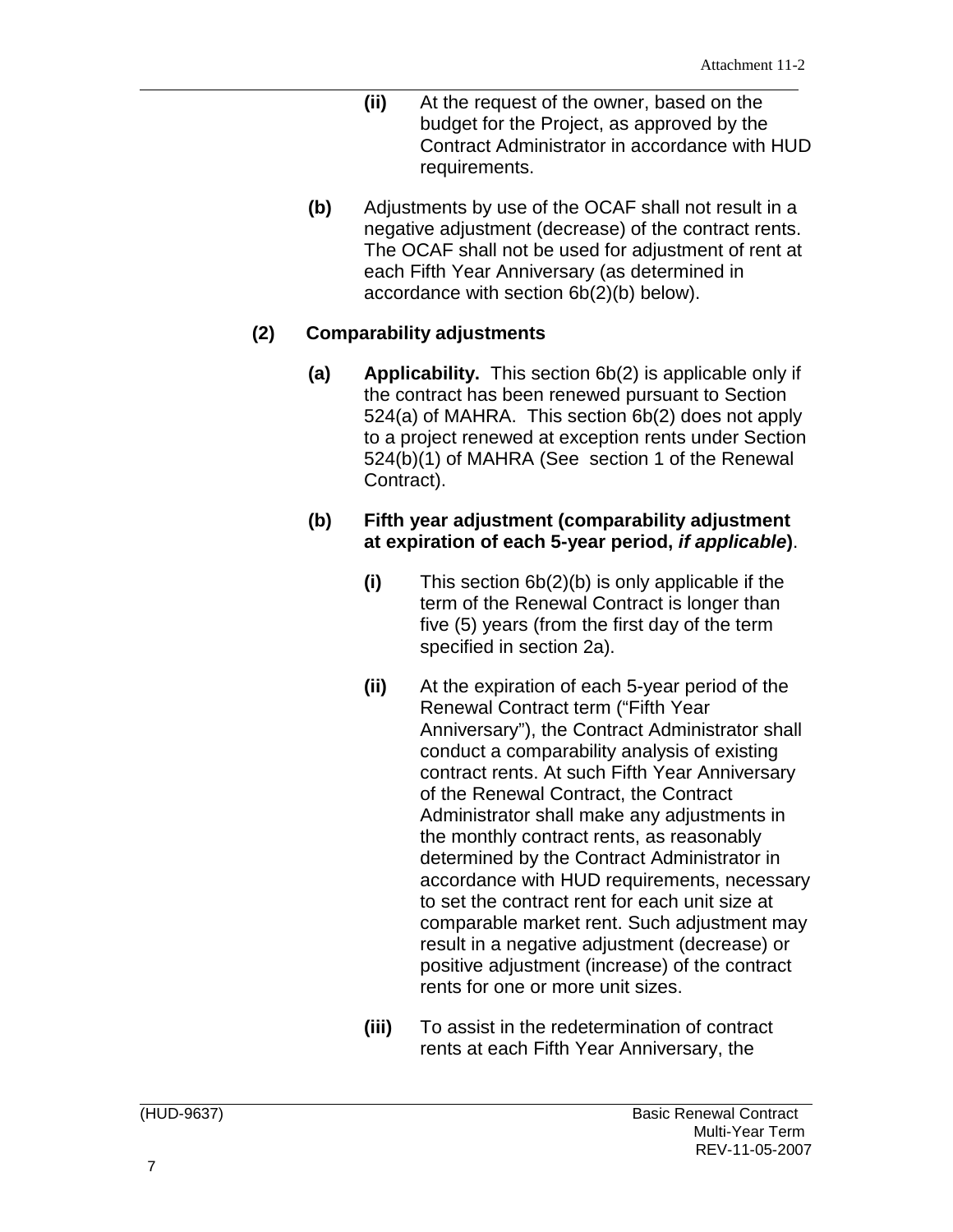Contract Administrator may require that the Owner submit to the Contract Administrator a rent comparability study prepared (at the Owner's expense) in accordance with HUD requirements.

#### <span id="page-10-0"></span>**(c) Mid-term adjustment (discretionary comparability adjustment within 5-year term)**

In addition to the comparability analysis and adjustment of contract rents at the Fifth Year Anniversary, HUD may, at HUD's discretion, require or permit the Contract Administrator to conduct a comparability analysis and adjustment of contract rents ("mid-term adjustment"), one more time within each 5-year period of the Renewal Contract term

## <span id="page-10-1"></span>**(d) Adjusting contract rent**

At the time of a fifth year or mid-term comparability adjustment, the Contract Administrator shall make any adjustments in the monthly contract rents, as reasonably determined by the Contract Administrator in accordance with HUD requirements, necessary to set the contract rent for each unit size at comparable rent. Such adjustment may result in a negative adjustment (decrease) or positive adjustment (increase) of the contract rents for one or more unit sizes.

## <span id="page-10-2"></span>**(3) Procedure for rent adjustments during renewal term**

- **(a)** To adjust contract rents during the term of the Renewal Contract (including an OCAF or budgetbased adjustment in accordance with section 6b(1), or a fifth year or midterm adjustment in accordance with section 6b(2)), the Contract Administrator shall give the Owner notice with a revised Exhibit A that specifies the adjusted contract rent amounts.
- **(b)** The revised Exhibit A shall specify the adjusted contract rent amount for each bedroom size as determined by the Contract Administrator in accordance with this section. The adjustment notice by the Contract Administrator to the Owner shall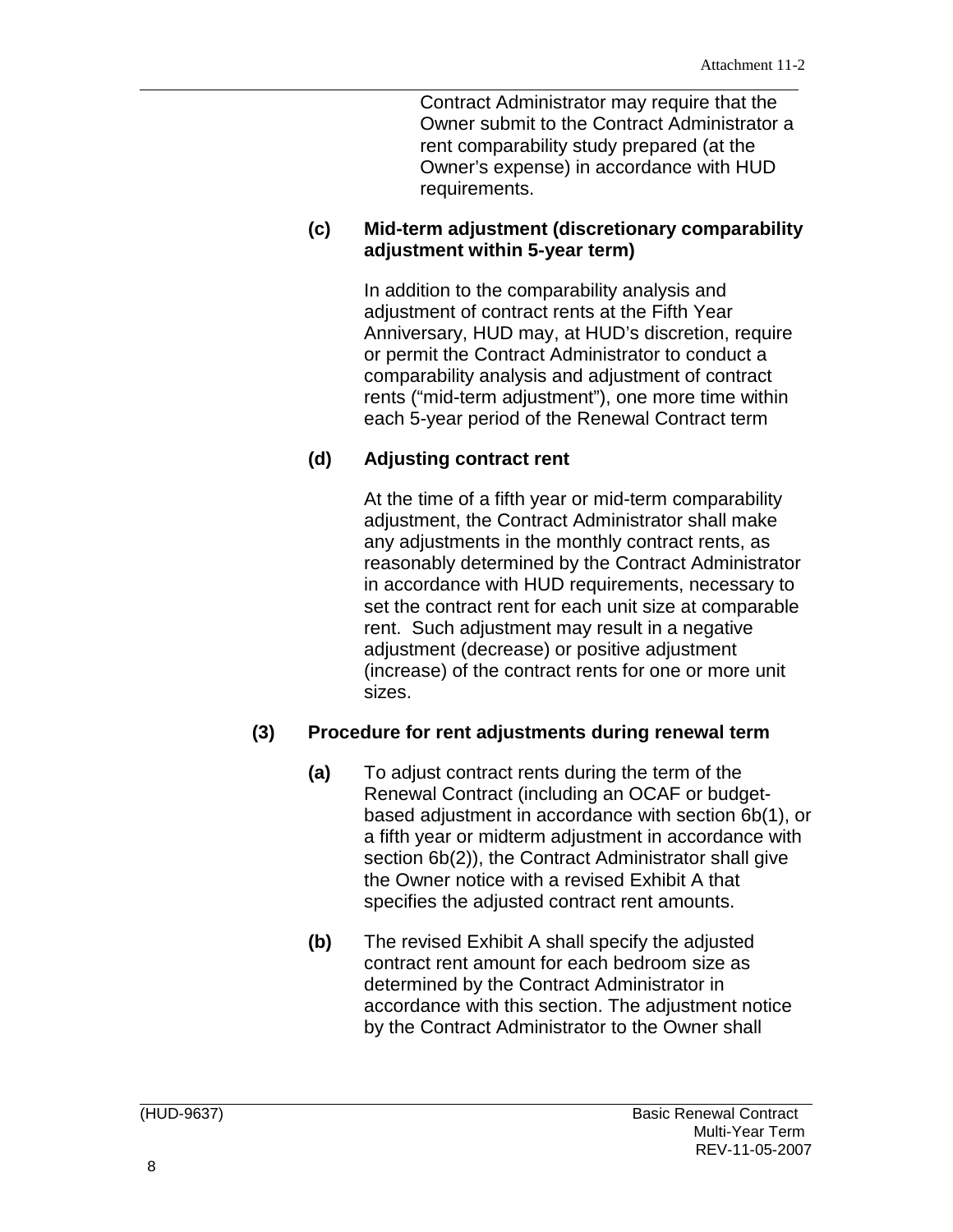specify when the adjustment of contract rent is effective.

**(c)** Notice of rent adjustment by the Contract Administrator to the Owner shall automatically constitute an amendment of the Renewal Contract.

## <span id="page-11-0"></span>**(4) No other adjustments**

Except for contract rent adjustments in accordance with this section, there shall not be any other adjustments of the contract rents during the term of the Renewal Contract. Special adjustments shall not be granted.

## <span id="page-11-1"></span>**7 OWNER WARRANTIES**

- **a** The Owner warrants that it has the legal right to execute the Renewal Contract and to lease dwelling units covered by the contract.
- **b** The Owner warrants that the rental units to be leased by the Owner under the Renewal Contract are in decent, safe and sanitary condition (as defined and determined in accordance with HUD regulations and procedures), and shall be maintained in such condition during the term of the Renewal Contract.

## <span id="page-11-2"></span>**8 OWNER TERMINATION NOTICE**

- **a** Before termination of the Renewal Contract, the Owner shall provide written notice to the Contract Administrator and each assisted family in accordance with HUD requirements.
- **b** If the Owner fails to provide such notice in accordance with the law and HUD requirements, the Owner may not increase the tenant rent payment for any assisted family until such time as the Owner has provided such notice for the required period.

## <span id="page-11-3"></span>**9 HUD REQUIREMENTS**

The Renewal Contract shall be construed and administered in accordance with all statutory requirements, and with all HUD regulations and other requirements, including changes in HUD regulations and other requirements during the term of the Renewal Contract. However, any changes in HUD requirements that are inconsistent with the provisions of the Renewal Contract, including the provisions of section 6 (contract rent), shall not be applicable.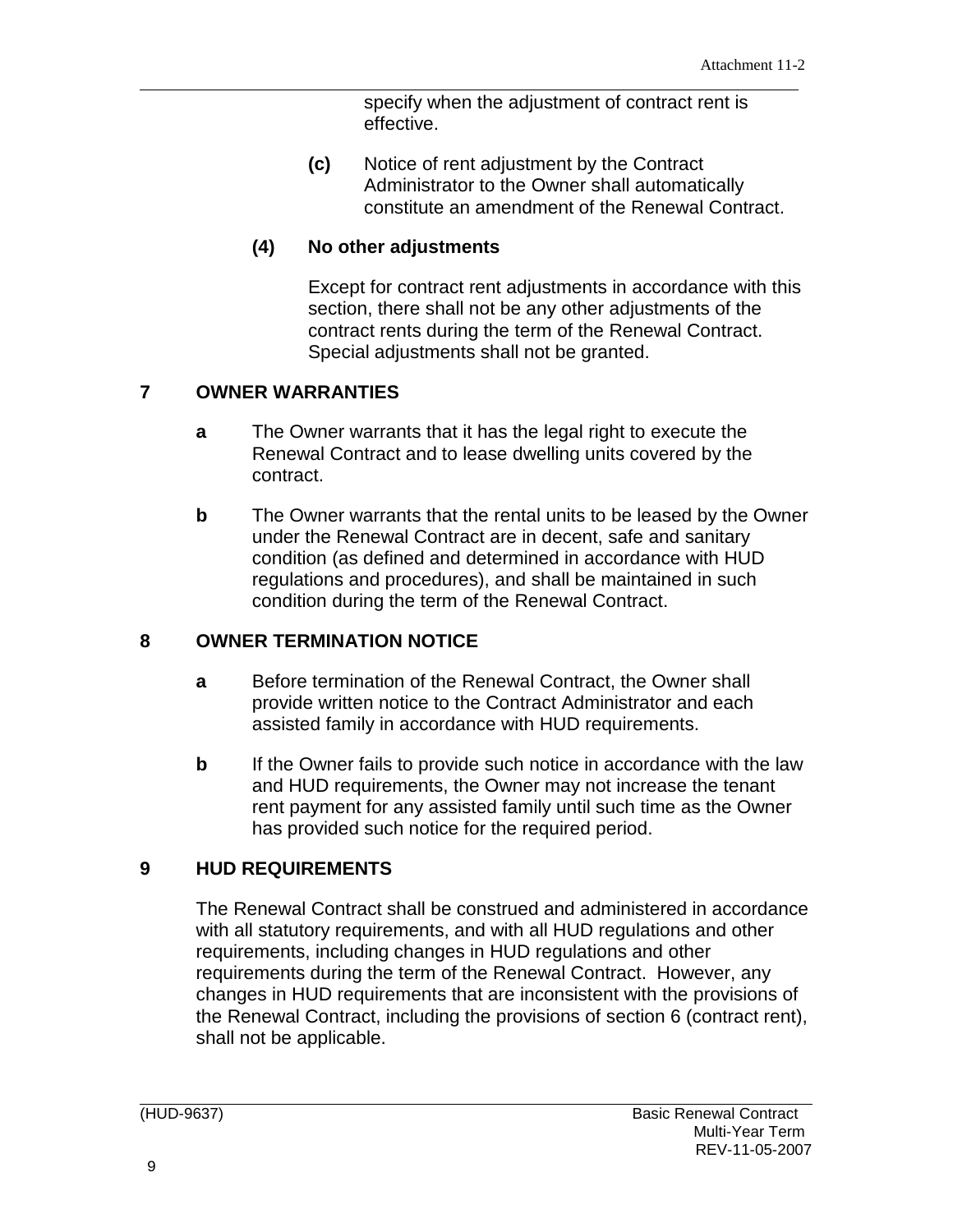## <span id="page-12-0"></span>**10 STATUTORY CHANGES DURING TERM**

If any statutory change during the term of the Renewal Contract is inconsistent with section 6 of the Renewal Contract, and if HUD determines, and so notifies the Contract Administrator and the Owner, that the Contract Administrator is unable to carry out the provisions of section 6 because of such statutory change, then the Contract Administrator or the Owner may terminate the Renewal Contract upon notice to the other party.

## <span id="page-12-1"></span>**11 PHA DEFAULT**

- **a** This section 11 of the Renewal Contract applies if the Contract Administrator is a PHA acting as Contract Administrator pursuant to an annual contributions contract ("ACC") between the PHA and HUD. This includes a case where HUD has assigned the Renewal Contract to a PHA Contract Administrator, for the purpose of PHA administration of the Renewal Contract.
- **b** If HUD determines that the PHA has committed a material and substantial breach of the PHA's obligation, as Contract Administrator, to make housing assistance payments to the Owner in accordance with the provisions of the Renewal Contract, and that the Owner is not in default of its obligations under the Renewal Contract, HUD shall take any action HUD determines necessary for the continuation of housing assistance payments to the Owner in accordance with the Renewal Contract.

## <span id="page-12-2"></span>**12 EXCLUSION OF THIRD-PARTY RIGHTS**

- **a** The Contract Administrator does not assume any responsibility for injury to, or any liability to, any person injured as a result of the Owner's action or failure to act in connection with the Contract Administrator's implementation of the Renewal Contract, or as a result of any other action or failure to act by the Owner.
- **b** The Owner is not the agent of the Contract Administrator or HUD, and the Renewal Contract does not create or affect any relationship between the Contract Administrator or HUD and any lender to the Owner or any suppliers, employees, contractors or subcontractors used by the Owner in connection with implementation of the Renewal Contract.
- **c** If the Contract Administrator is a PHA acting as Contract Administrator pursuant to an annual contributions contract ("ACC") between the PHA and HUD, the Contract Administrator is not the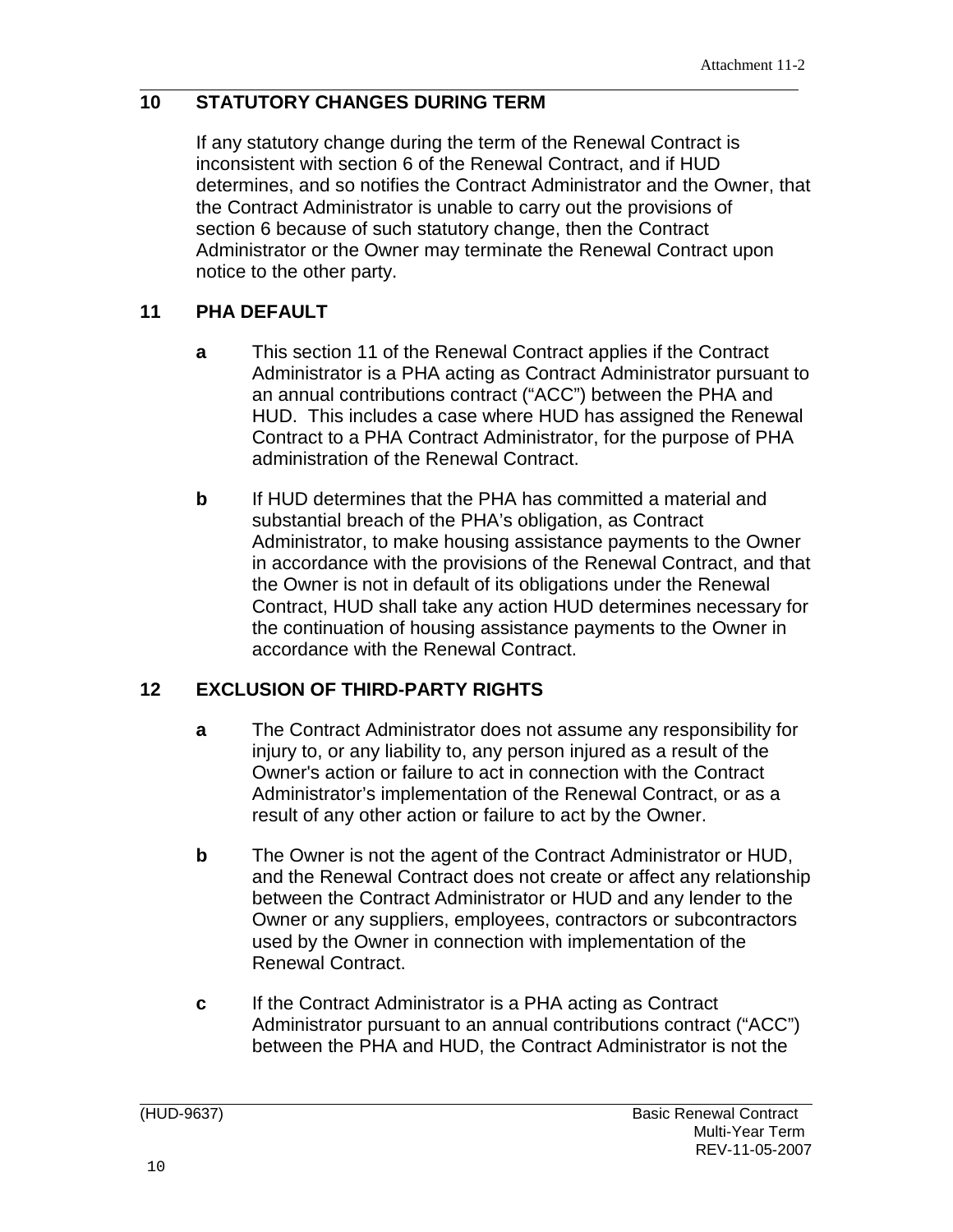agent of HUD, and the Renewal Contract does not create any relationship between HUD and any suppliers, employees, contractors or subcontractors used by the Contract Administrator to carry out functions or responsibilities in connection with contract administration under the ACC.

#### <span id="page-13-0"></span>**13 WRITTEN NOTICES**

- **a** Any notice by the Contract Administrator or the Owner to the other party pursuant to the Renewal Contract shall be given in writing.
- **b** A party shall give notice at the other party's address specified in section 1 of the Renewal Contract, or at such other address as the other party has designated by a contract notice. A party gives a notice to the other party by taking steps reasonably required to deliver the notice in ordinary course of business. A party receives notice when the notice is duly delivered at the party's designated address.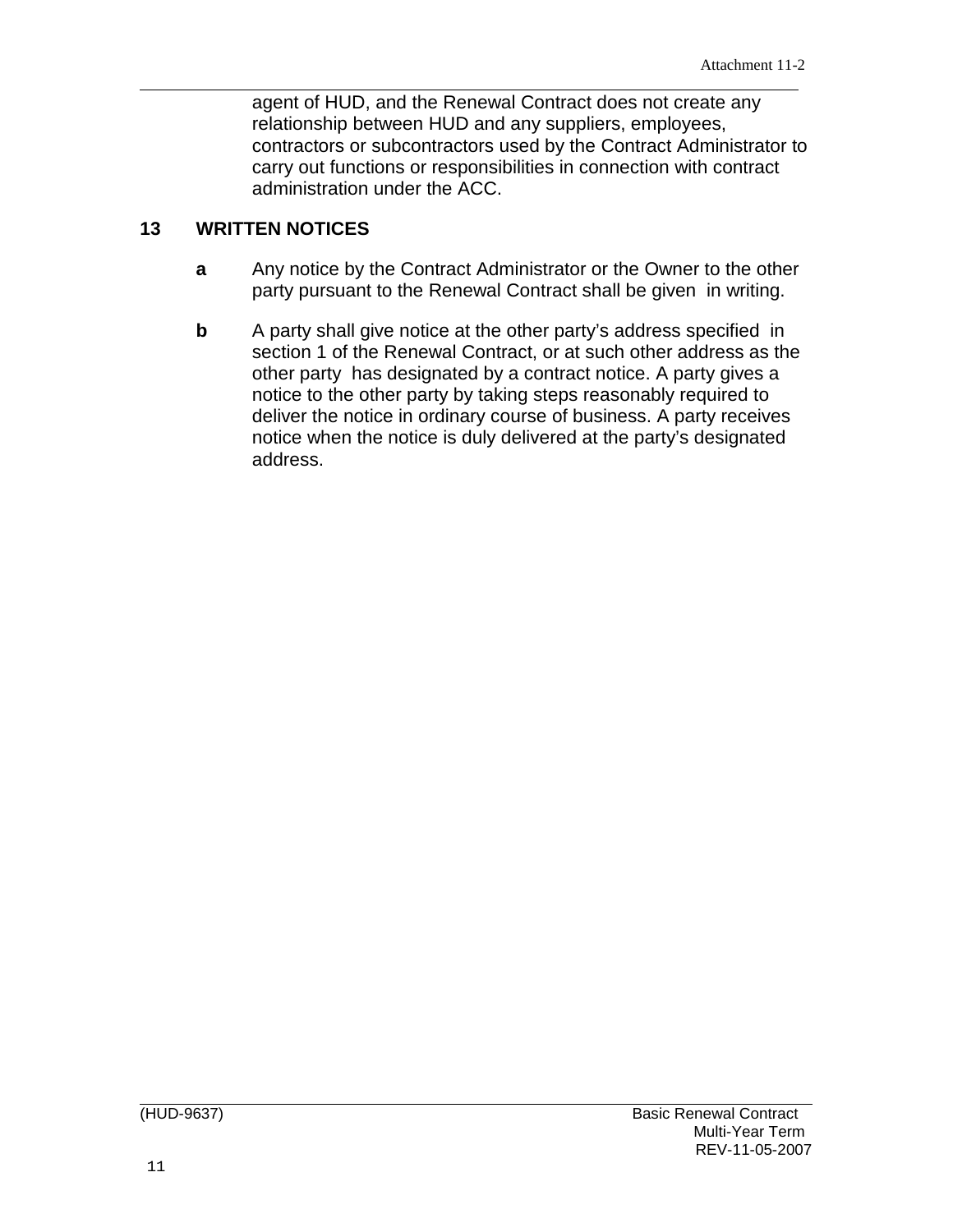#### <span id="page-14-0"></span>**SIGNATURES Contract administrator (HUD or PHA)** Name of Contract Administrator

| -        |  |  |  |  |
|----------|--|--|--|--|
| . .<br>- |  |  |  |  |

\_\_\_\_\_\_\_\_\_\_\_\_\_\_\_\_\_\_\_\_\_\_\_\_\_\_\_\_\_\_\_\_\_\_\_\_\_\_\_

Signature of authorized representative

Name and official title

Date \_\_\_\_\_\_\_\_\_\_\_\_\_\_\_\_\_\_

**U.S. Department of Housing and Urban Development**

By: <u>the contract of the contract of the contract of the contract of the contract of the contract of the contract of the contract of the contract of the contract of the contract of the contract of the contract of the contr</u>

Signature of authorized representative

\_\_\_\_\_\_\_\_\_\_\_\_\_\_\_\_\_\_\_\_\_\_\_\_\_\_\_\_\_\_\_\_\_\_\_\_\_\_\_

\_\_\_\_\_\_\_\_\_\_\_\_\_\_\_\_\_\_\_\_\_\_\_\_\_\_\_\_\_\_\_\_\_\_\_\_\_\_\_

\_\_\_\_\_\_\_\_\_\_\_\_\_\_\_\_\_\_\_\_\_\_\_\_\_\_\_\_\_\_\_\_\_\_\_\_\_\_\_

Name and official title

Date\_\_\_\_\_\_\_\_\_\_\_\_\_\_\_\_\_\_\_\_\_\_\_

### **Owner**

Name of Owner

By:  $\overline{\phantom{a}}$ Signature of authorized representative

Name and title

Date \_\_\_\_\_\_\_\_\_\_\_\_\_\_\_\_\_\_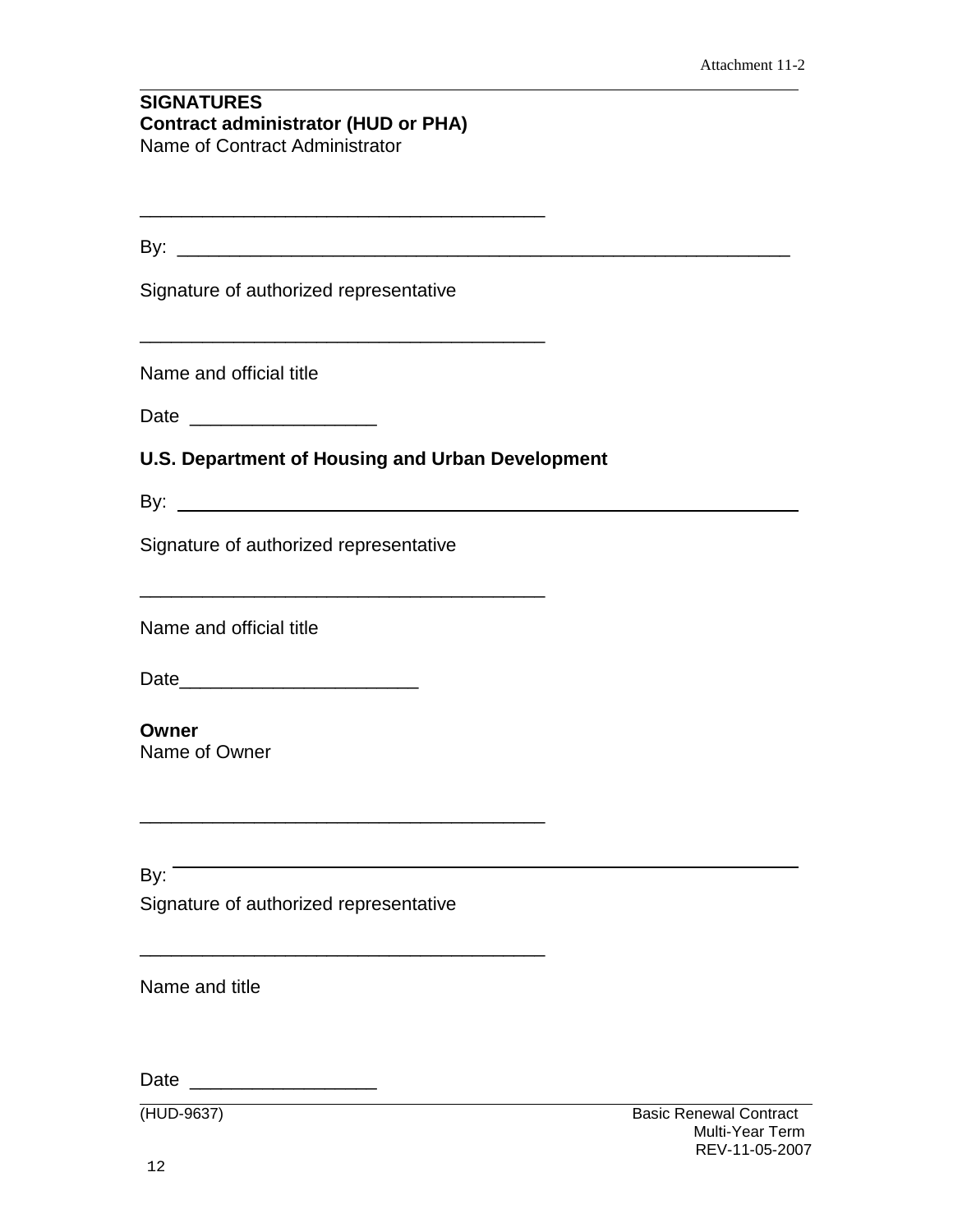## **EXHIBIT A**

## **IDENTIFICATION OF UNITS ("CONTRACT UNITS")**

#### **BY SIZE AND APPLICABLE CONTRACT RENTS**

**Section 8 Contract Number: \_\_\_\_\_\_\_\_\_\_\_\_ FHA Project Number (if applicable): \_\_\_\_\_\_\_\_\_\_\_\_ Effective Date of the Rent Increase (if applicable): \_\_\_\_\_\_\_\_\_\_\_\_\_\_\_\_\_\_\_\_\_\_\_\_\_\_\_** 

| <b>Number</b><br>of Contract Units of Bedrooms | <b>Number</b> | <b>Contract</b><br>Rent | <b>Utility</b><br><b>Allowance</b> | <b>Gross</b><br>Rent |  |
|------------------------------------------------|---------------|-------------------------|------------------------------------|----------------------|--|
|                                                |               |                         |                                    |                      |  |
|                                                |               |                         |                                    |                      |  |
|                                                |               |                         |                                    |                      |  |
|                                                |               |                         |                                    |                      |  |
|                                                |               |                         |                                    |                      |  |
|                                                |               |                         |                                    |                      |  |
|                                                |               |                         |                                    |                      |  |
|                                                |               |                         |                                    |                      |  |
|                                                |               |                         |                                    |                      |  |
|                                                |               |                         |                                    |                      |  |
|                                                |               |                         |                                    |                      |  |
|                                                |               |                         |                                    |                      |  |
|                                                |               |                         |                                    |                      |  |
|                                                |               |                         |                                    |                      |  |
|                                                |               |                         |                                    |                      |  |
|                                                |               |                         |                                    |                      |  |
|                                                |               |                         |                                    |                      |  |
|                                                |               |                         |                                    |                      |  |
|                                                |               |                         |                                    |                      |  |

NOTE: This Exhibit will be amended by Contract Administrator notice to the Owner to specify adjusted contract rent amounts as determined by the Contract Administrator in accordance with section 6b of the Renewal Contract. Comments: \_\_\_\_\_\_\_\_\_\_\_\_\_\_\_\_\_\_\_\_\_\_\_\_\_\_\_\_\_\_\_\_\_\_\_\_\_\_\_\_\_\_\_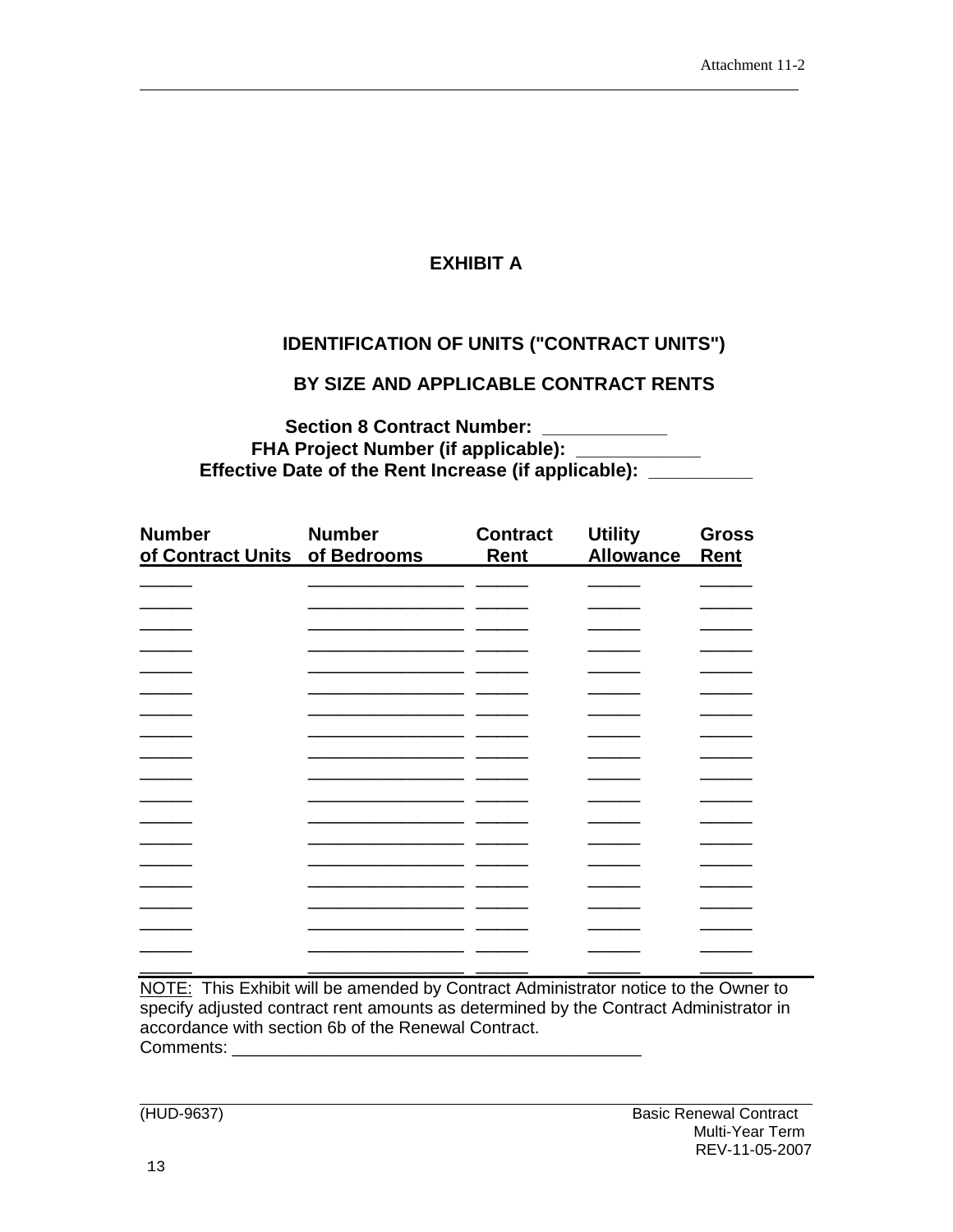### **EXHIBIT B**

## **DISTRIBUTIONS LIMITATION**

#### **FOR PROJECT NOT SUBJECT TO DISTRIBUTIONS LIMITATION:**

If the project is not subject to any limitation on distributions of project funds, either pursuant to an FHA Regulatory Agreement or pursuant to the Expiring Contract, neither HUD nor the PHA may impose any additional limitation on distributions of project funds during the term of the Renewal Contract.

#### **FOR PROJECT SUBJECT TO DISTRIBUTIONS LIMITATION:**

If the project is subject to any limitation on distributions of project funds pursuant to an FHA Regulatory Agreement or pursuant to the Expiring Contract, such limitation on distributions shall continue to be applicable during the term of the Renewal Contract, provided that the owner may take an increased distribution in accordance with the Section 8 Renewal Policy Guidance for Renewal of Project-Based Section 8 Contracts, (the "Guidebook").

However, owners of Section 8 properties must maintain the property in good condition, as demonstrated by a REAC score of 60 or higher, in order to take increased distributions.

The owner shall comply with the distribution limitations. The maximum distribution to the owner shall be equal to the total of:

- **1** The limited distribution permitted pursuant to the FHA Regulatory agreement or the Expiring Contract, **plus**
- **2** Any increased distribution as approved by HUD in accordance with the Guidebook.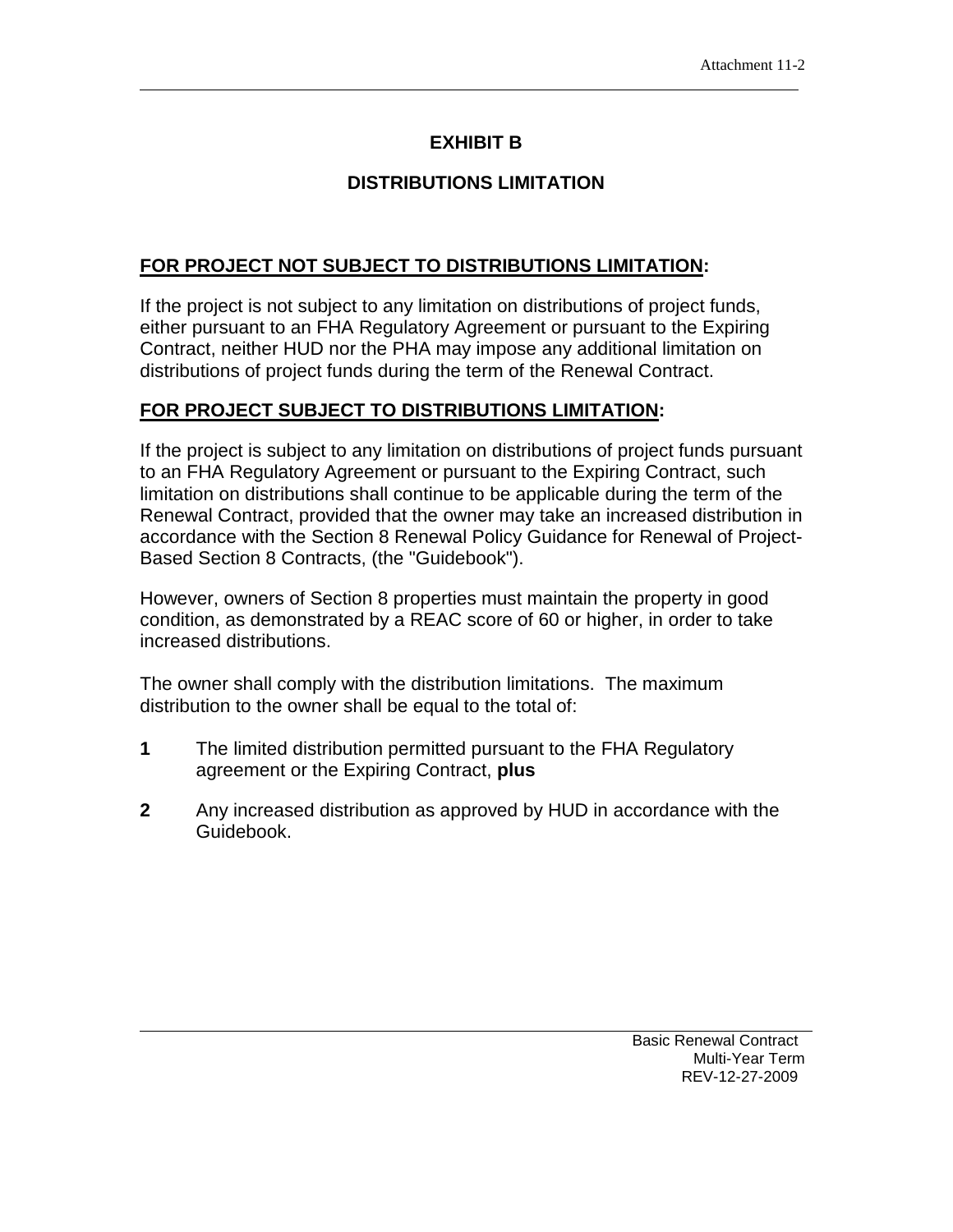## **INSTRUCTIONS FOR PREPARATION OF RENEWAL CONTRACT**

The following instructions are not part of the Renewal Contract.

Endnote numbers are keyed to references in the text of the Renewal Contract.

 $1$  This form of Renewal Contract is to be used for initial and subsequent renewals of an expiring Section 8 project-based HAP contract under the authority of Section 524(a) or 524(b)(1) of MAHRA for a term of two years or more. Attachment 11-1 is to be used for renewals under the authority of Section 524(a) or 524(b)(1) of MAHRA for a renewal term of one year.

This form may not be used for Mark-Up-To-Market Renewals. The HUD prescribed form of Mark-Up-To-Market Renewal Contract must be used for this purpose.

Section 2 of the Renewal Contract specifies the contract term.

 $^2$  To prepare the Renewal Contract for execution by the parties, fill out all contract information in section 1 and section 2.

 $3.$  Enter a description of housing that will be covered by the Renewal Contract. The description must clearly identify the Project by providing the Project's name, street address, city, county, state, and zip code, block and lot number (if known), and any other information, necessary to clearly designate the covered Project.

 $4$  Enter the name of the Contract Administrator that executes the Renewal Contract. If HUD is the Contract Administrator, enter "United States of America – Department of Housing and Urban Development (HUD)". If the Contract Administrator is a public housing agency ("PHA"), enter the full legal name of the PHA.

<sup>5</sup> Enter the full legal name of the Owner. For example: "ABC Corporation, Inc., a Maryland corporation."